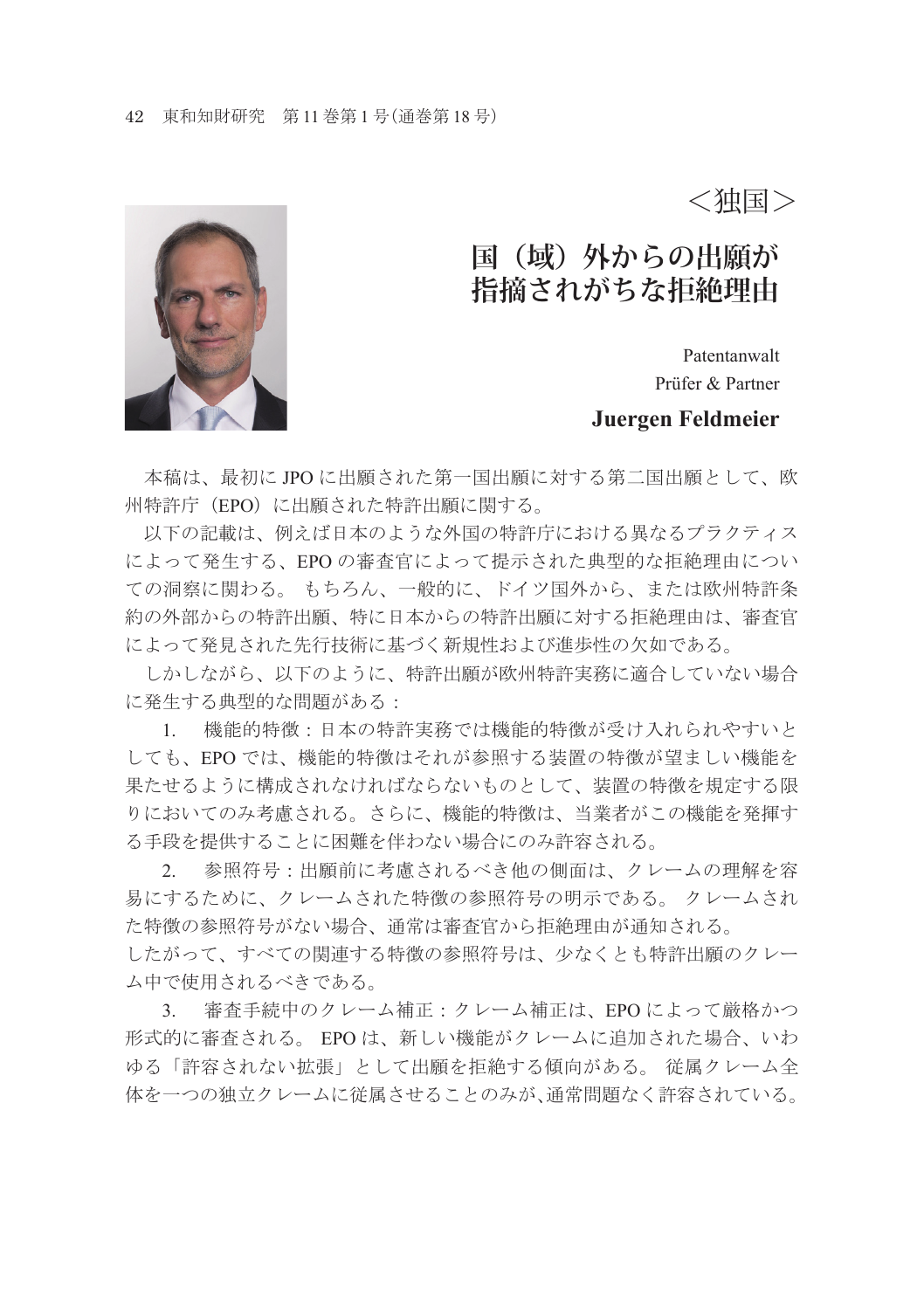ただし、以下の事例は拒絶される:

- 従属クレームの一部のみの追加:従属クレームの一部のみが独立クレームに 追加された場合、従属クレームのすべての機能が新しい独立クレームに含まれて いないため、そして、(従属クレームのすべての機能の組み合わせのみが開示さ れるので)当初の出願書類に開示されていない新規事項が生じるため、審査官は おそらく、そのような措置がいわゆる「許容されない中間上位概念化」を引き起 こすという拒絶理由を通知する。

 この拒絶理由を避けるため、必要に応じて独立クレームに一つの特徴のみを追 加することが可能となるように、一つの特徴のみを含む従属クレームを記載する ことが推奨される。 さらに、「好ましくは」「より好ましくは」などの用語により、 いくつかの特徴を一つの従属クレーム中で組み合わせておくことが推奨される。

-当初のクレーム群に含まれておらず、明細書にのみ記載されている機能の追 加。この場合、拒絶理由が通知される可能性が高い。 例えば、新たに追加され た機能が明細書中のさらなる機能の文脈、たとえば 明細書の段落全体の中にお いてのみ開示されている場合、審査官は通常、これらのさらなる特徴も追加の特 徴と共に新しいクレームに含めることを要求する。しかしながらこれは、独立ク レームをあまりにも限定する結果となるだろう。

 この拒絶理由を克服するためには、独立クレームを限定するのに適していそう な特徴が、それぞれ出願明細書の別の段落に記載することが推奨される。そうす れば、明細書の記載から特徴を組み込むことが容易になるだろう。

 明細書に開示されておらず、図面にのみ開示されている特徴を追加することは、 通常は拒絶される。むしろ、クレームに追加されるべき特徴は、図面から明確か つ明瞭に導き出すことができ、それが本発明にとって不可欠であると認識できる ことを証明することが必要であろう。この特徴が出願当初の明細書に記載されて いない場合、これを証明することは、通常は困難である。

 この拒絶理由を克服するために、図面だけではなく明細書にも独自の開示があ るように、図面内の個々のすべての特徴を説明することが推奨される。

サイドノート:欧州特許実務と異なり、ドイツ特許商標庁の実務によれば、明細書および図面の みによる特徴の開示は認められる。さらに、ドイツの特許実務では、明細書からの特徴を追加的 に含めることに関する要求は、ヨーロッパの特許実務ほどは厳密に扱われていない。

(詳細については、EPO 審査基準を参照)

(邦訳:当研究所)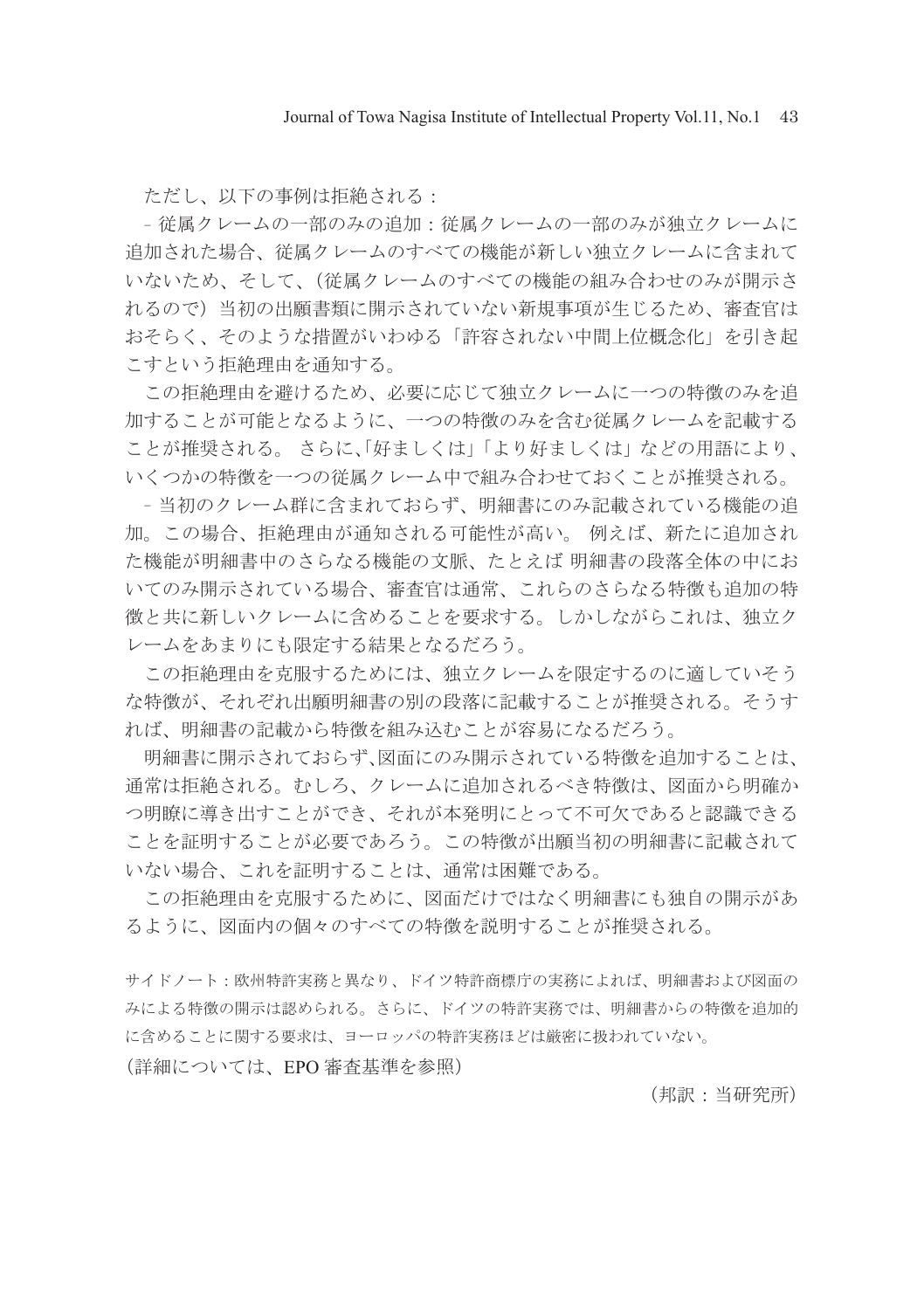## $\langle$  Germany  $\rangle$

### **Reason for refusal which Examiner tends to point out to an application from outside of country (area)**

Patentanwalt

Prüfer & Partner

#### **Juergen Feldmeier**

 This article is about patent applications filed with the European Patent Office (EPO) as subsequent applications of a first application being firstly filed at the JPO.

 The following article is about an insight of some typical objections raised by the Examiners of the EPO which are probably caused by different patent practices of patent offices in different countries like e.g. Japan. Of course, in general, also for patent applications from outside of Germany or of the European Patent Convention, in particular, patent applications from Japan, the reasons for refusal are lack of novelty and lack of inventiveness due to the prior art ascertained by the Examiners.

 However, the following are some typical difficulties occurring when the patent application was not adapted to the European patent practice :

 1. Functional features : Even though functional features are easier accepted in the Japanese patent practice, at the EPO functional features are only considered to the extent as they define an apparatus feature to which they refer such that the apparatus feature has to be constructed so that it is able to fulfill the desired function. In addition, functional features are only allowed if a skilled person would have no difficulty in providing some means of performing this function.

 2. Reference signs : A further aspect to be considered already before filing is the provision of reference signs for the claimed features in order to facilitate the understanding of the claims. Absence of the reference signs for the claimed features regularly result in an objection raised by the Examiner.

 Hence, reference signs of all relevant features should be used at least in the claims of a patent application.

 3. Amendments of the claims during Examination Proceedings : Amendments of the claims are strictly and very formally examined by the EPO. The EPO tends to